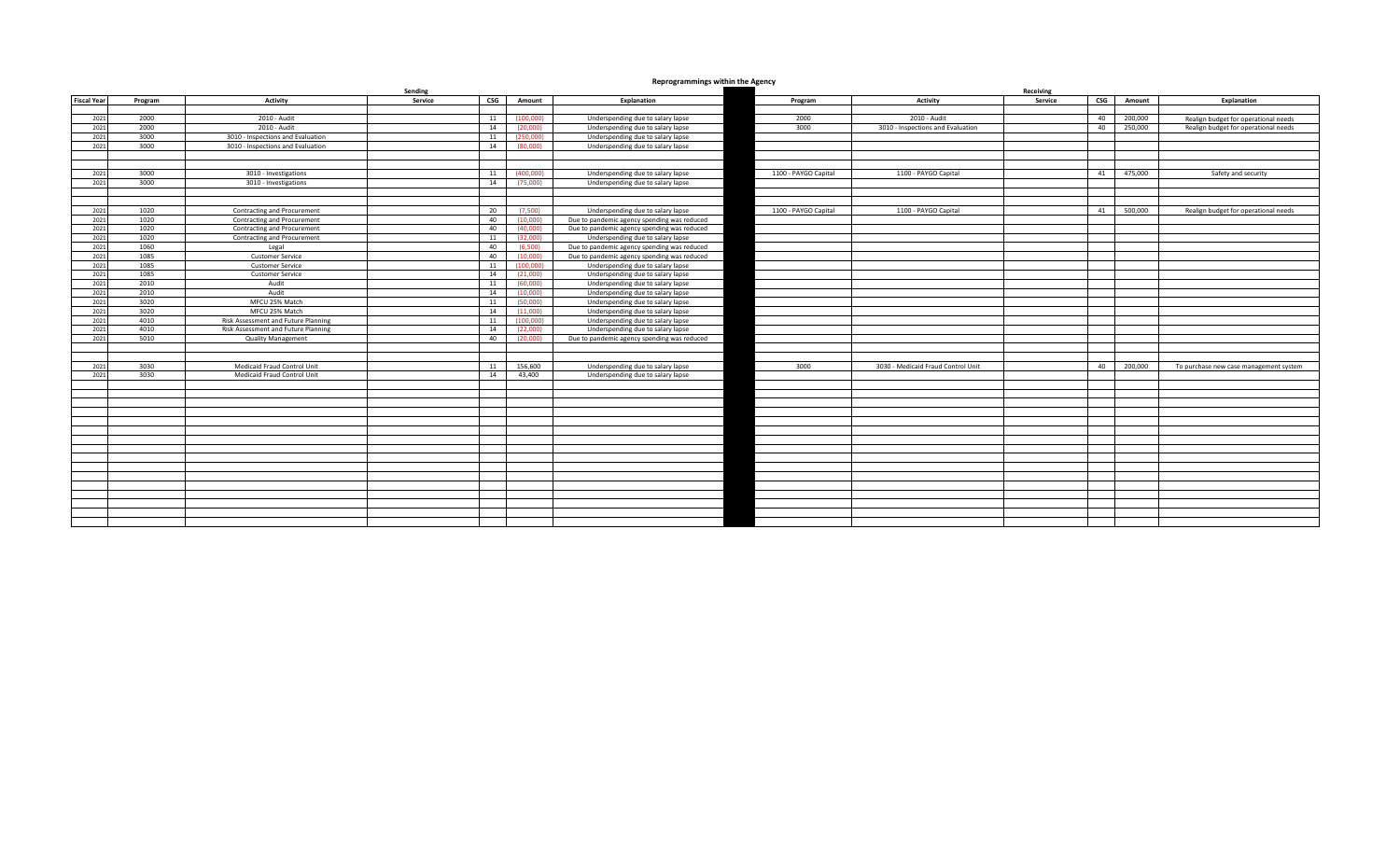| <b>Fiscal Year</b> | <b>Sending Agency</b> | Program   |
|--------------------|-----------------------|-----------|
| <b>NA</b>          | $\sf NA$              | <b>NA</b> |
|                    |                       |           |
|                    |                       |           |
|                    |                       |           |
|                    |                       |           |
|                    |                       |           |
|                    |                       |           |
|                    |                       |           |
|                    |                       |           |
|                    |                       |           |
|                    |                       |           |
|                    |                       |           |
|                    |                       |           |
|                    |                       |           |
|                    |                       |           |
|                    |                       |           |
|                    |                       |           |
|                    |                       |           |
|                    |                       |           |
|                    |                       |           |
|                    |                       |           |
|                    |                       |           |
|                    |                       |           |
|                    |                       |           |
|                    |                       |           |

| <b>Fiscal Year</b> | <b>Sending Agency</b> | <b>Receiving Program</b> |
|--------------------|-----------------------|--------------------------|
| <b>NA</b>          | <b>NA</b>             | <b>NA</b>                |
|                    |                       |                          |
|                    |                       |                          |
|                    |                       |                          |
|                    |                       |                          |
|                    |                       |                          |
|                    |                       |                          |
|                    |                       |                          |
|                    |                       |                          |
|                    |                       |                          |
|                    |                       |                          |
|                    |                       |                          |
|                    |                       |                          |
|                    |                       |                          |
|                    |                       |                          |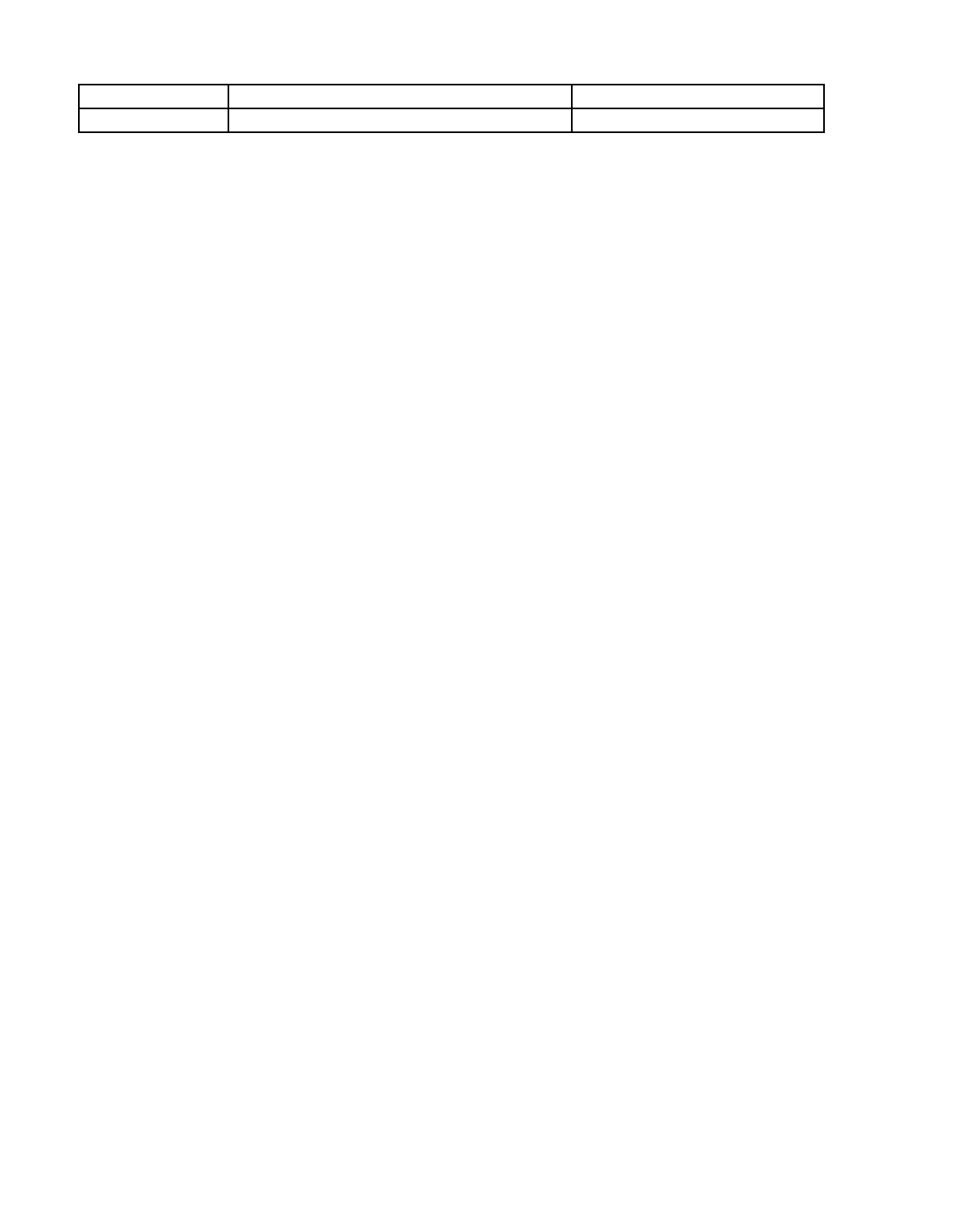| <b>Activity</b> | <b>Service</b> |
|-----------------|----------------|
| $\sf NA$        | <b>NA</b>      |
|                 |                |
|                 |                |
|                 |                |
|                 |                |
|                 |                |
|                 |                |
|                 |                |
|                 |                |
|                 |                |
|                 |                |
|                 |                |
|                 |                |
|                 |                |
|                 |                |
|                 |                |
|                 |                |
|                 |                |
|                 |                |
|                 |                |
|                 |                |
|                 |                |
|                 |                |
|                 |                |

## **Reprogrammings Sent out of the Agency**

## **Reprogrammings Received from other Agencies**

| <b>Receiving Activity</b> | $\sim$<br><b>Receiving Service</b> |
|---------------------------|------------------------------------|
| <b>NA</b>                 | <b>NA</b>                          |
|                           |                                    |
|                           |                                    |
|                           |                                    |
|                           |                                    |
|                           |                                    |
|                           |                                    |
|                           |                                    |
|                           |                                    |
|                           |                                    |
|                           |                                    |
|                           |                                    |
|                           |                                    |
|                           |                                    |
|                           |                                    |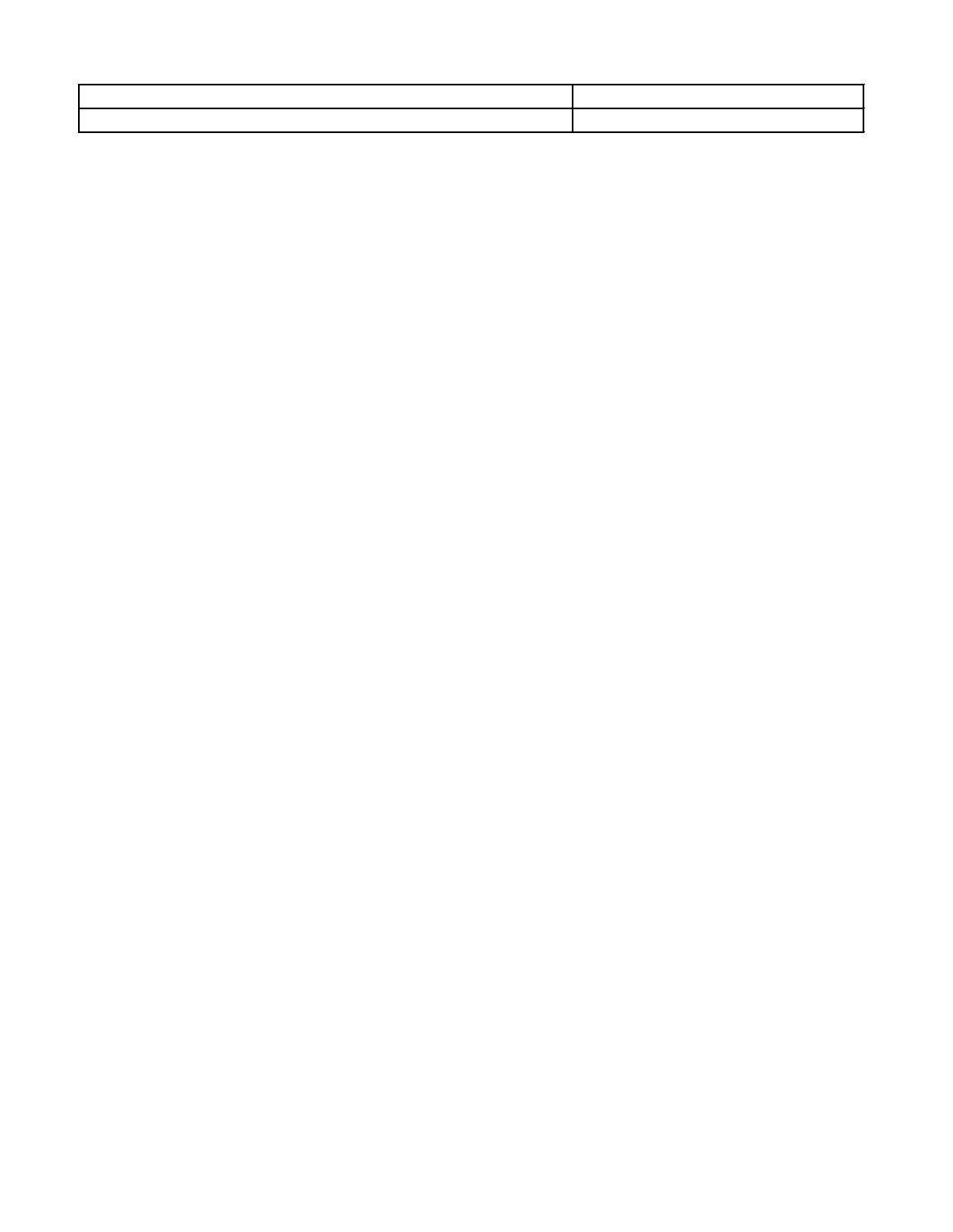| <b>CSG</b> | Amount   |
|------------|----------|
| NA         | $\sf NA$ |
|            |          |
|            |          |
|            |          |
|            |          |
|            |          |
|            |          |
|            |          |
|            |          |
|            |          |
|            |          |
|            |          |
|            |          |
|            |          |
|            |          |
|            |          |
|            |          |
|            |          |
|            |          |
|            |          |
|            |          |
|            |          |
|            |          |
|            |          |
|            |          |

| <b>Receiving CSG</b> | <b>Amount</b> |
|----------------------|---------------|
| <b>NA</b>            | <b>NA</b>     |
|                      |               |
|                      |               |
|                      |               |
|                      |               |
|                      |               |
|                      |               |
|                      |               |
|                      |               |
|                      |               |
|                      |               |
|                      |               |
|                      |               |
|                      |               |
|                      |               |